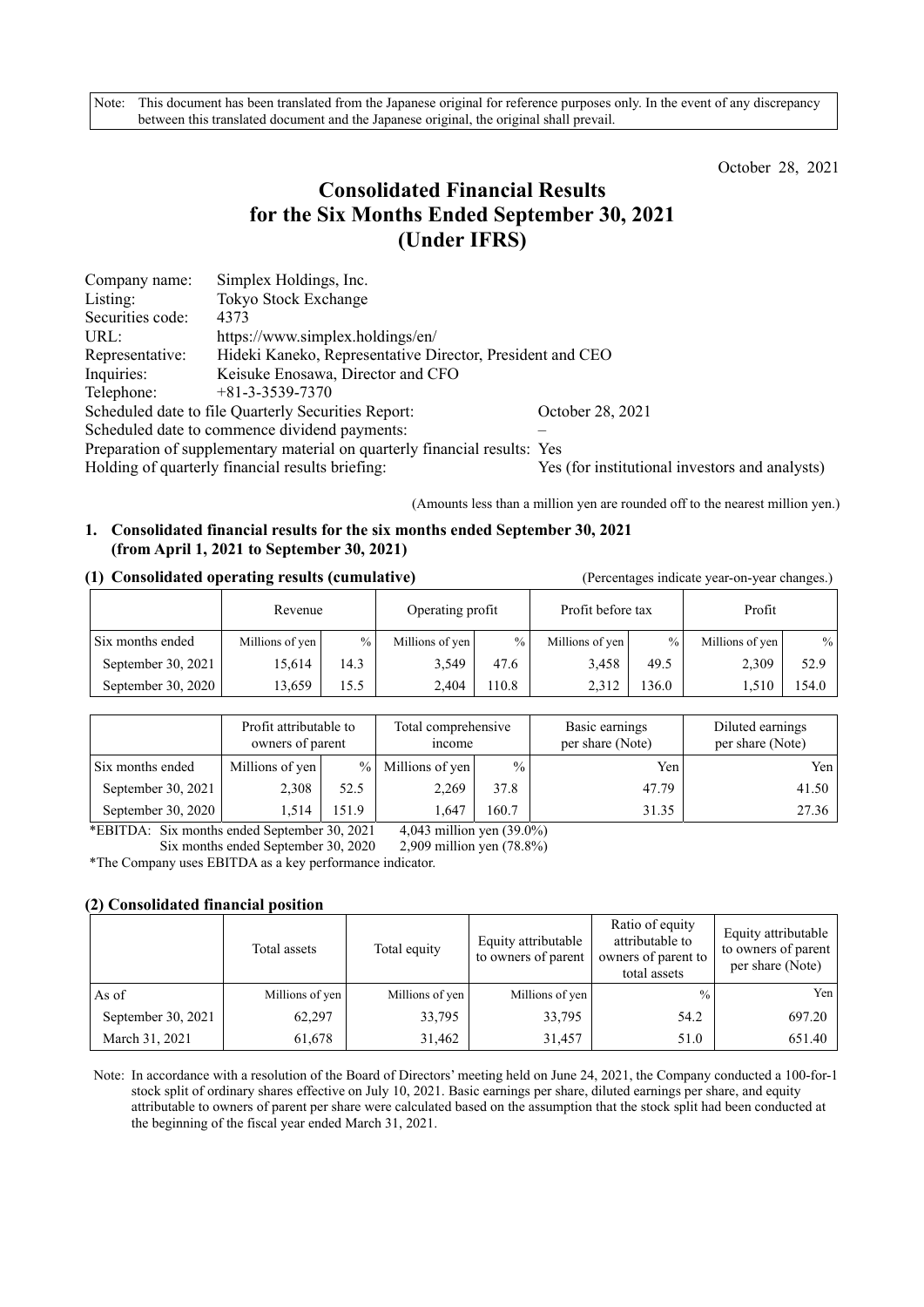#### **2. Cash dividends**

|                                                 | Annual dividends per share |                     |        |                 |       |  |  |  |
|-------------------------------------------------|----------------------------|---------------------|--------|-----------------|-------|--|--|--|
|                                                 | O1-end                     | O <sub>2</sub> -end | O3-end | Fiscal year-end | Total |  |  |  |
|                                                 | Yen                        | Yen                 | Yen    | Yen             | Yen   |  |  |  |
| Fiscal year ended March 31, 2021                |                            | 0.00                |        | 0.00            | 0.00  |  |  |  |
| Fiscal year ending March 31, 2022               |                            | 0.00                |        |                 |       |  |  |  |
| Fiscal year ending March 31, 2022<br>(Forecast) |                            |                     |        | 23.00           | 23.00 |  |  |  |

Note: Revisions to the forecast of cash dividends most recently announced: None

#### **3. Forecast of consolidated financial results for the fiscal year ending March 31, 2022 (from April 1, 2021 to March 31, 2022)**

|             | (Percentages indicate year-on-year changes) |                             |                    |                      |                    |               |                    |                                               |                    |                                |       |
|-------------|---------------------------------------------|-----------------------------|--------------------|----------------------|--------------------|---------------|--------------------|-----------------------------------------------|--------------------|--------------------------------|-------|
|             |                                             | Operating profit<br>Revenue |                    | Profit before<br>tax |                    | Profit        |                    | Profit attributable<br>to owners of<br>parent |                    | Basic<br>earnings<br>per share |       |
|             | Millions of<br>yen                          | $\frac{0}{0}$               | Millions of<br>yen | $\frac{0}{0}$        | Millions of<br>yen | $\frac{0}{0}$ | Millions of<br>yen | $\frac{0}{0}$                                 | Millions of<br>yen | $\frac{0}{0}$                  | Yen   |
| Fiscal year | 30,300                                      | 10.1                        | 5,612              | 24.4                 | 5,437              | 25.7          | 3,751              | 26.1                                          | 3,750              | 25.7                           | 77.65 |

Note: Revisions to the forecast of consolidated financial results most recently announced: None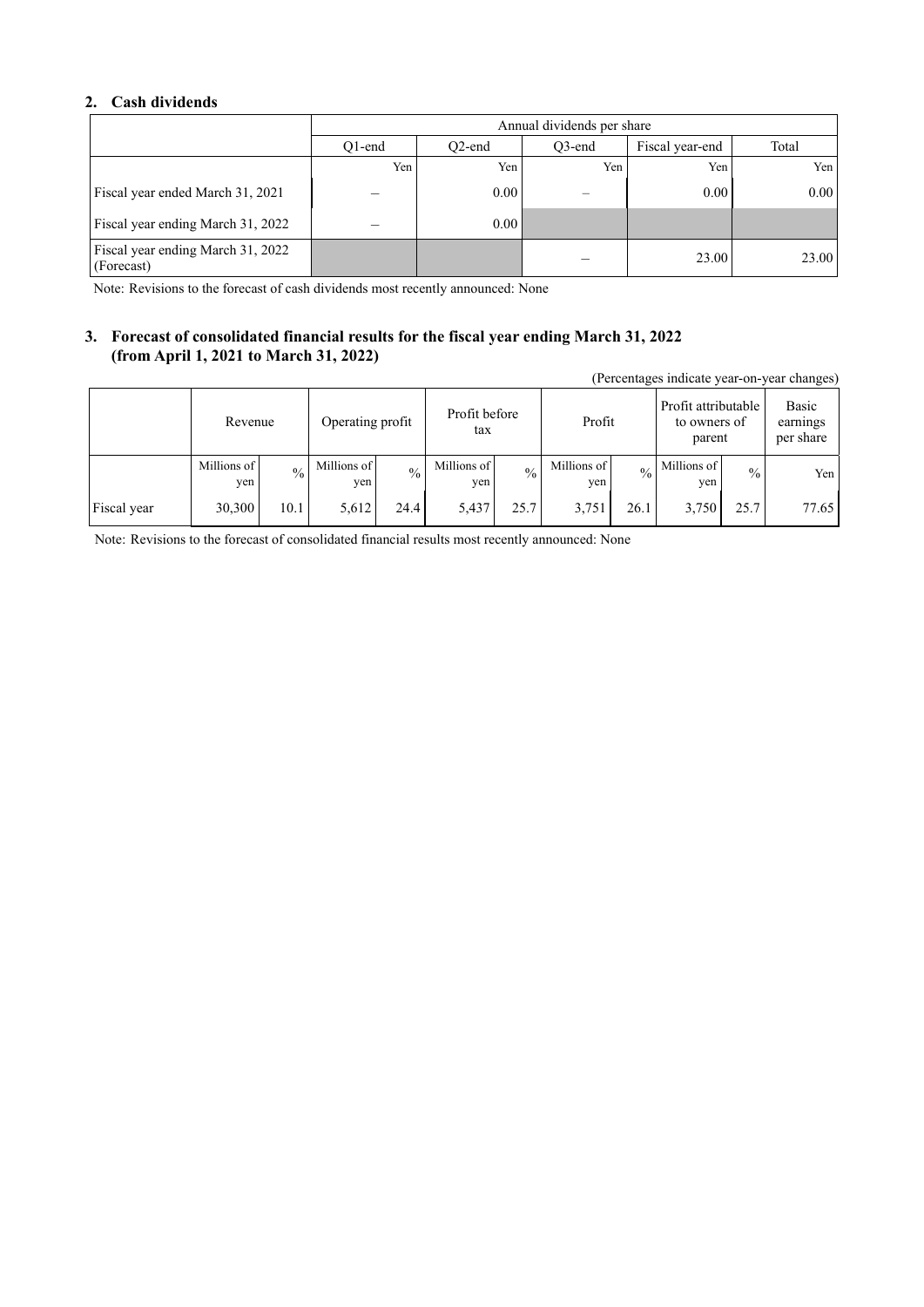**\* Notes** 

- (1) Changes in significant subsidiaries during the period (changes in specified subsidiaries resulting in the change in scope of consolidation): None
- (2) Changes in accounting policies and changes in accounting estimates
	- (i) Changes in accounting policies required by IFRS: None
	- (ii) Changes in accounting policies due to reasons other than (i) above: None
	- (iii) Changes in accounting estimates: None
- (3) Number of shares issued (ordinary shares)
	- (i) Total number of shares issued at the end of the period (including treasury shares)

| As of September 30, 2021 | 48,472,950 shares |
|--------------------------|-------------------|
| As of March 31, 2021     | 48,291,800 shares |

(ii) Number of treasury shares at the end of the period

| September 30, $2021$<br>As of | nares |
|-------------------------------|-------|
| As of March 31, 2021          | nares |

(iii) Average number of shares outstanding during the period (cumulative from the beginning of the fiscal year)

| Six months ended September 30, 2021 | 48,295,781 shares |
|-------------------------------------|-------------------|
| Six months ended September 30, 2020 | 48,291,800 shares |

- Note: In accordance with a resolution of the Board of Directors' meeting held on June 24, 2021, the Company conducted a 100 for-1 stock split of ordinary shares effective on July 10, 2021. The total number of shares issued at the end of the period, the number of treasury shares at the end of the period and the average number of shares outstanding during the period were calculated based on the assumption that the stock split had been conducted at the beginning of the fiscal year ended March 31, 2021.
- \* Quarterly financial results reports are exempt from quarterly review conducted by certified public accountants or an audit corporation.
- \* Proper use of earnings forecast, and other special matters

(Disclaimer with respect to earnings and other forecasts)

The forward-looking statements including earnings forecast contained in this document are based on information currently available to us and certain assumptions that we believe to be reasonable. Accordingly, the Company does not guarantee the achievement of the forecast, and the actual results may differ materially due to various factors.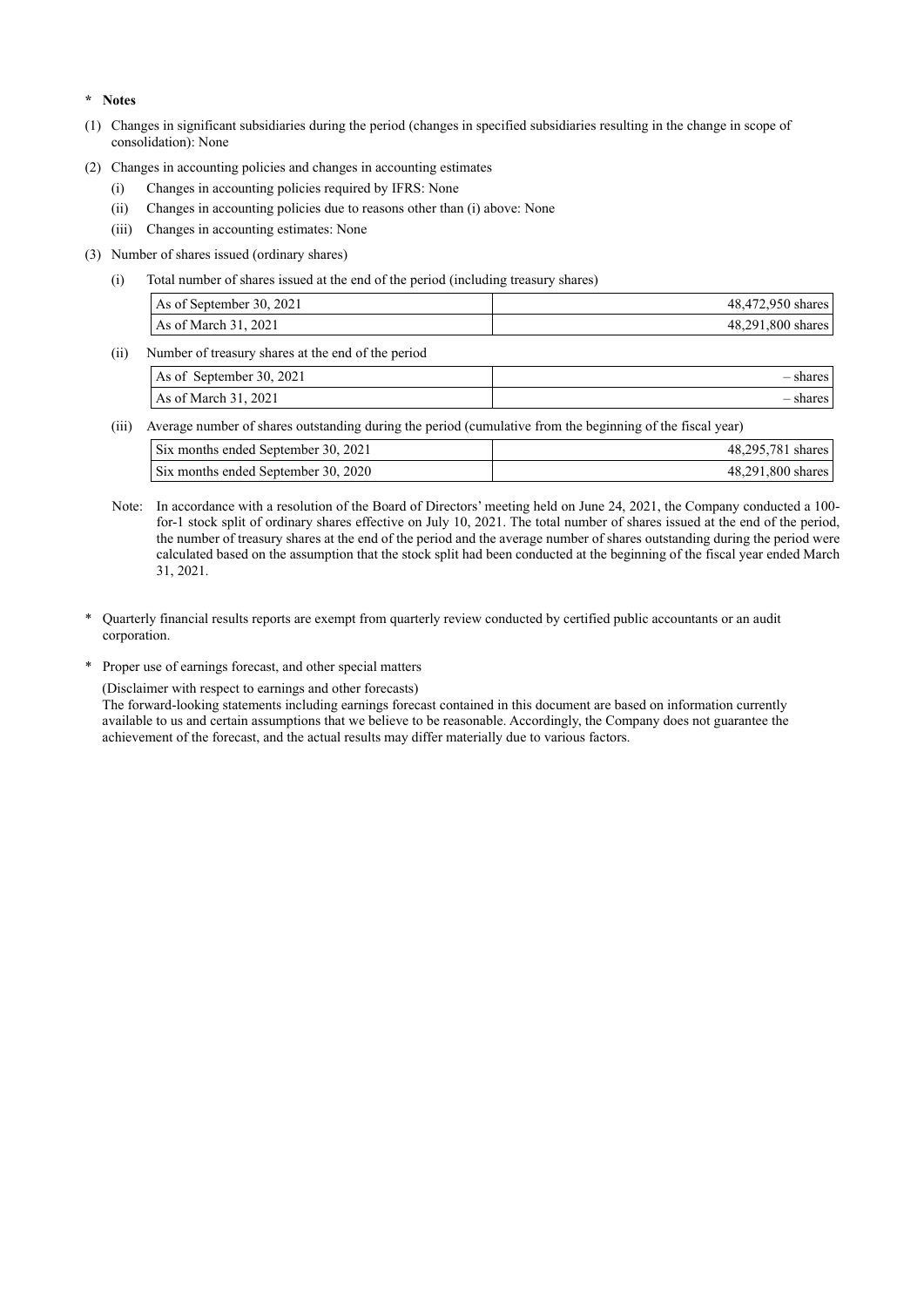|     |                                                                                                    | 2               |
|-----|----------------------------------------------------------------------------------------------------|-----------------|
|     |                                                                                                    | $\overline{4}$  |
|     |                                                                                                    | $\overline{4}$  |
|     |                                                                                                    | $5\overline{)}$ |
|     |                                                                                                    | - 5             |
|     | Quarterly condensed consolidated statements of profit or loss and quarterly condensed consolidated | 6               |
|     |                                                                                                    | 8               |
|     |                                                                                                    | 10              |
| (5) |                                                                                                    | -11             |
|     |                                                                                                    | -11             |
|     |                                                                                                    |                 |
|     |                                                                                                    |                 |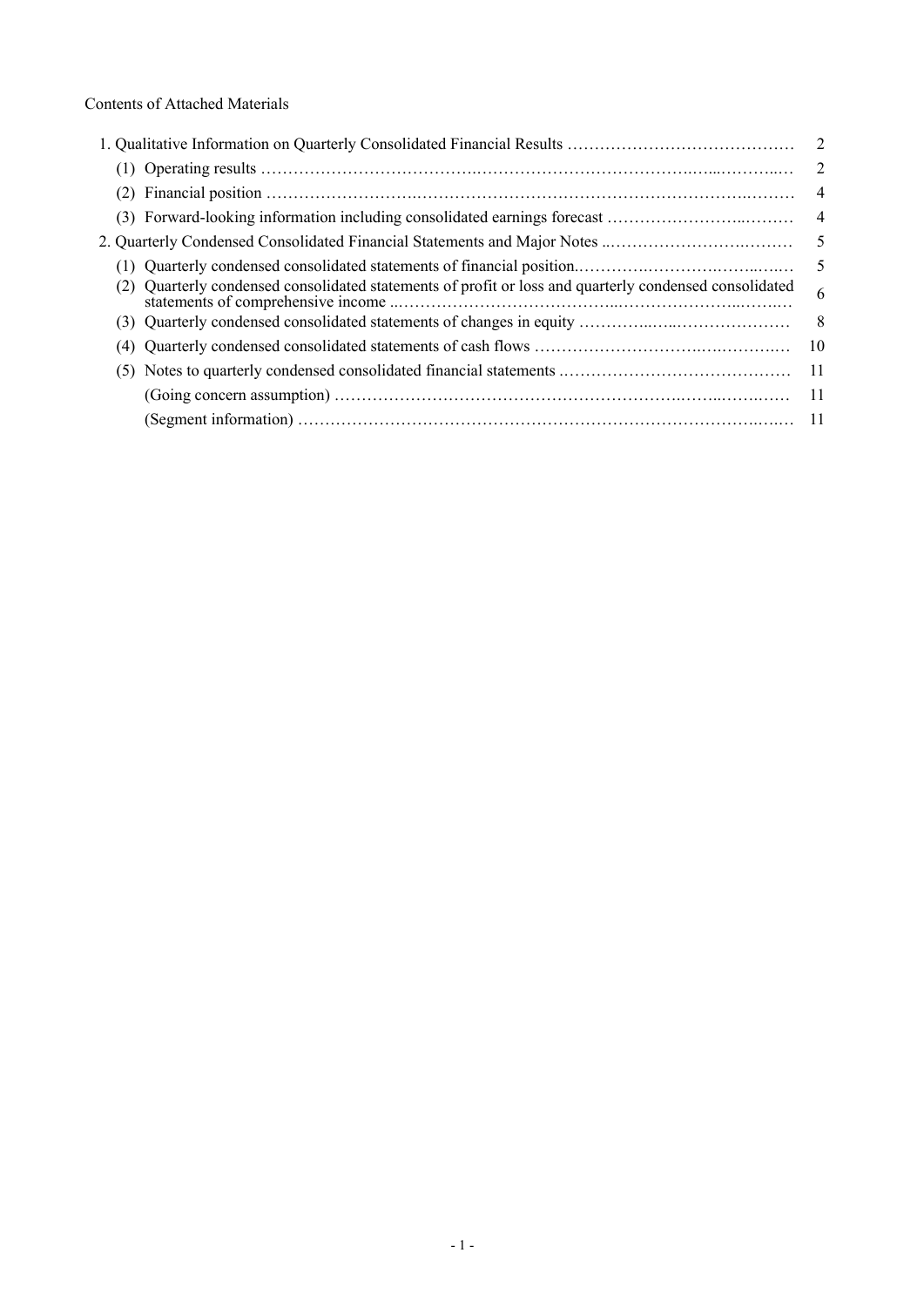#### **1. Qualitative Information on Quarterly Consolidated Financial Results**

#### **(1) Operating results**

Operating results for the six months ended September 30, 2021 (the period under review) are summarized as follows:

| Revenue                                 |  | 15,614 million yen (up $14.3\%$ year-on-year) |
|-----------------------------------------|--|-----------------------------------------------|
| Operating profit                        |  | 3,549 million yen (up $47.6\%$ year-on-year)  |
| Profit before tax                       |  | $3,458$ million yen (up 49.5% year-on-year)   |
| Profit attributable to owners of parent |  | 2,308 million yen (up $52.5\%$ year-on-year)  |

Note that EBITDA, which is operating profit before depreciation and amortization (excluding amortization of identifiable assets) and amortization of identifiable assets, representing cash flows generated from business operations, amounted to 4,043 million yen (up 39.0% from 2,909 million yen for the same period last year).

\* Operating profit = Gross profit – Amortization of identifiable assets – Selling, general and administrative expenses – Research and development expenses + Other income – Other expenses  $EBITDA = Operating profit + Depreciation and annotation + Amortization of identifiable assets$ 

Matters worthy of note with respect to earnings for the period under review are as follows:

i) Revenue significantly increased year-on-year to 15,614 million yen (up 14.3% from 13,659 million yen for the same period last year), driven mainly by strong sales from System Integration and new contracts won by Strategy/DX Consulting.

Gross profit increased markedly year-on-year to 6,858 million yen (up 31.0% from 5,233 million yen for the same period last year) with the gross profit margin of 43.9% (compared with 38.3% for the same period last year), backed primarily by the improved profit margin in System Integration.

Selling, general and administrative expenses increased year-on-year to 2,629 million yen (up 30.9% from 2,008 million yen for the same period last year) due primarily to enhanced recruiting efforts and strengthened sales activities for winning Strategy/DX Consulting contracts besides the recognition of listing expenses of 157 million yen. By contrast, research and development expenses decreased year-on-year to 550 million yen (down 8.1% from 598 million yen for the same period last year).

In addition, we recognized 223 million yen in amortization of identifiable assets (unchanged year-on-year), 107 million yen in other income, and 14 million yen in other expenses.

As a result, operating profit amounted to 3,549 million yen (up 47.6% from 2,404 million yen for the same period last year), and the operating profit margin came in at 22.7% (compared with 17.6% for the same period last year). Profit before tax increased significantly year-on-year to 3,458 million yen (up 49.5% from 2,312 million yen for the same period last year), with 0 million yen and 92 million yen recognized as finance income and finance costs, respectively

Income tax expense amounted to 1,149 million yen (compared with 803 million yen for the same period last year) and profit attributable to owners of parent significantly increased year-on-year to 2,308 million yen (up 52.5% from 1,514 million yen for the same period last year).

ii) By service category, Strategy/DX Consulting, launched in full scale during the current fiscal year, has performed strongly, generating revenue of 443 million yen with the gross profit margin of 42.3%.

Revenue from System Integration amounted to 10,012 million yen (compared with 8,784 million yen for the same period last year) with the gross profit margin of 44.1% (compared with 36.8% for the same period last year), both having significantly exceeded the results for the same period last year.

Revenue from Operation Service amounted to 5,136 million yen (compared with 4,872 million yen for the same period last year) with the gross profit margin of 43.4% (compared with 41.0% for the same period last year), both having exceeded the results for the same period last year.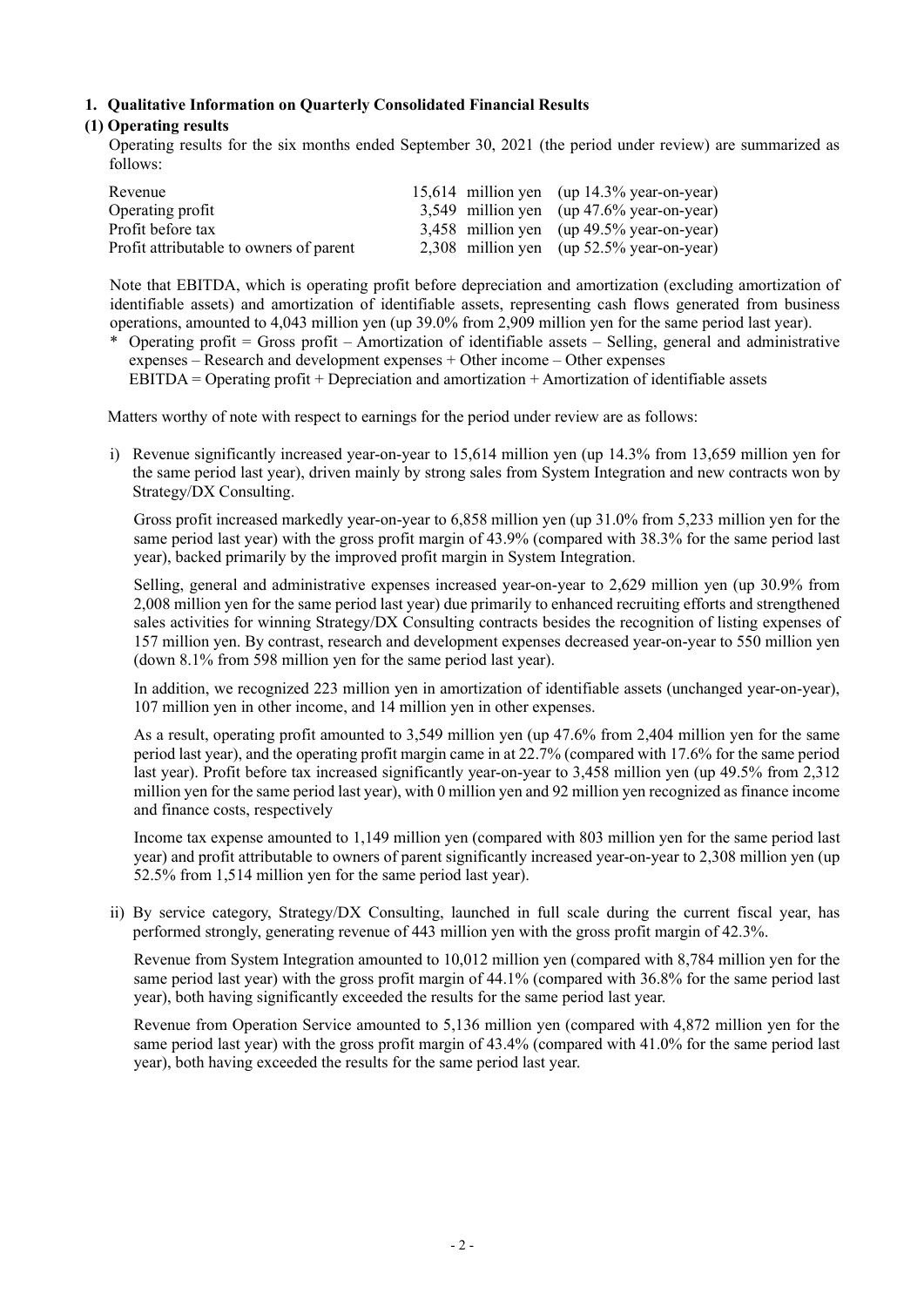Simplex Group regards adjusted operating profit, adjusted EBITDA, adjusted profit attributable to owners of parent, and adjusted basic earnings per share as key performance indicators (KPIs), besides those set out under IFRS. This is aimed at providing investors with useful financial information by eliminating the impact of certain non-recurring expenses not considered as those incurred in the normal course of business so that they can more accurately assess the Group's performance and build a pure growth scenario for estimating the corporate value.

|                                       |                    |                    | (Millions of yen) |
|---------------------------------------|--------------------|--------------------|-------------------|
|                                       | Fiscal year ending | Six months ended   | Fiscal year ended |
| Fiscal year                           | March 31, 2022     | September 30, 2021 | March 31, 2021    |
|                                       | (estimate)         | (actual)           | (actual)          |
| Operating profit                      | 5,612              | 3,549              | 4,510             |
| (Adjustment)                          |                    |                    |                   |
| + Listing expenses (Note)             | 175                | 157                | 30                |
| Adjusted operating profit             | 5,787              | 3.706              | 4,540             |
| (Adjustments)                         |                    |                    |                   |
| + Depreciation and amortization       | 579                | 271                | 574               |
| + Amortization of identifiable assets | 446                | 223                | 446               |
| Adjusted EBITDA                       | 6,812              | 4,200              | 5,561             |

<Reconciliations to adjusted operating profit and adjusted EBITDA>

<Reconciliations to adjusted profit attributable to owners of parent and adjusted basic earnings per share>

|                                           |                    |                    | (Millions of yen unless otherwise indicated) |
|-------------------------------------------|--------------------|--------------------|----------------------------------------------|
|                                           | Fiscal year ending | Six months ended   | Fiscal year ended                            |
| Fiscal year                               | March 31, 2022     | September 30, 2021 | March 31, 2021                               |
|                                           | (estimate)         | (actual)           | (actual)                                     |
| Profit attributable to owners of parent   | 3,750              | 2,308              | 2,984                                        |
| (Adjustments)                             |                    |                    |                                              |
| + Listing expenses (Note)                 | 175                | 157                | 30                                           |
| Related tax adjustment                    | (53)               | (48)               | (9)                                          |
| Adjusted profit attributable to owners of | 3,873              | 2,417              | 3,005                                        |
| parent                                    |                    |                    |                                              |
| Adjusted basic earnings per share (Yen)   | 80.15              | 50.04              | 62.23                                        |

Note: Listing expenses consist of one-time expenses associated with our listing on stock exchange, including legal fees for listing, advisory fees on listing preparation, expenses for listing examination, and audit fee for an offering circular in English, and fees to audit firms.

(Reference)

Breakdown of revenue by service category

|                           | Six months ended September 30, 2020<br>(from April 1, 2020 to September 30, 2020) |                                          |                                  | Six months ended September 30, 2021<br>(from April 1, 2021 to September 30, 2021) |                                          |                                  |                                 |
|---------------------------|-----------------------------------------------------------------------------------|------------------------------------------|----------------------------------|-----------------------------------------------------------------------------------|------------------------------------------|----------------------------------|---------------------------------|
|                           | Revenue<br>(Millions of yen)                                                      | Percentage of<br>total revenue<br>$(\%)$ | Gross profit<br>margin<br>$(\%)$ | Revenue<br>(Millions of yen)                                                      | Percentage of<br>total revenue<br>$(\%)$ | Gross profit<br>margin<br>$(\%)$ | YoY change<br>(Millions of yen) |
| Strategy/DX<br>Consulting |                                                                                   | $\equiv$                                 |                                  | 443                                                                               | 2.8                                      | 42.3                             | 443                             |
| System Integration        | 8,784                                                                             | 64.3                                     | 36.8                             | 10.012                                                                            | 64.1                                     | 44.1                             | 1,228                           |
| <b>Operation Service</b>  | 4,872                                                                             | 35.7                                     | 41.0                             | 5,136                                                                             | 32.9                                     | 43.4                             | 264                             |
| Other                     | 4                                                                                 | 0.0                                      | 100.0                            | 24                                                                                | 0.2                                      | 100.0                            | 20                              |
| Total                     | 13,659                                                                            | 100.0                                    | 38.3                             | 15,614                                                                            | 100.0                                    | 43.9                             | 1,955                           |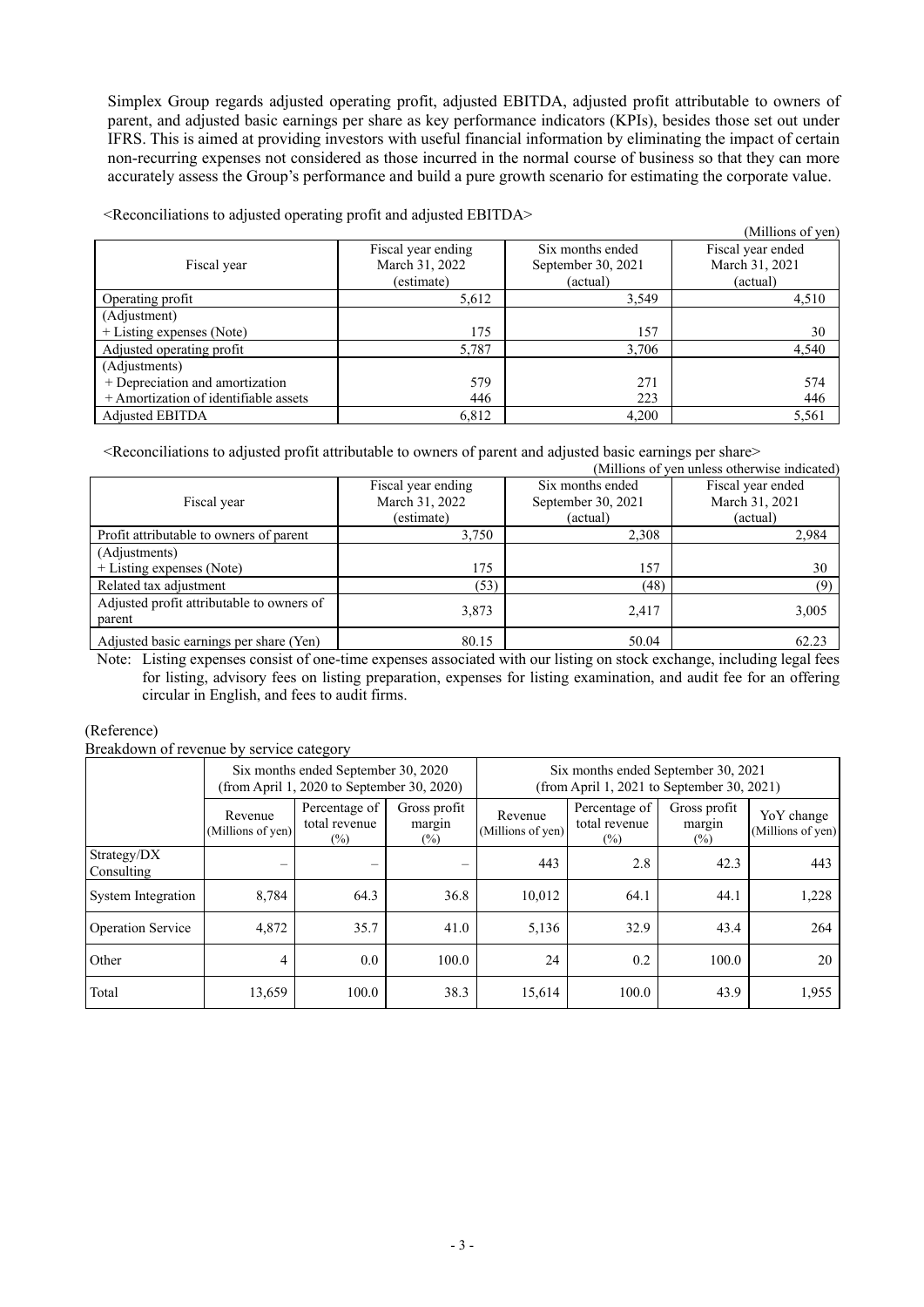#### **(2) Financial position**

#### (Assets)

As of the end of the period under review, total assets amounted to 62,297 million yen (up 619 million yen from the end of the previous fiscal year). This is primarily attributable to increases in cash and cash equivalents of 712 million yen due to the recording of profit, and trade and other receivables of 439 million yen resulting from the progress of projects, which were partially offset by a decrease in right-of-use assets of 414 million yen due to amortization.

## (Liabilities)

As of the end of the period under review, total liabilities amounted to 28,502 million yen (down 1,714 million yen from the end of the previous fiscal year). This is primarily attributable to decreases in provisions of 699 million yen mainly as a result of the payment of bonuses, borrowings of 543 million yen due to the repayment, and lease liabilities of 423 million yen primarily due to the payment of leasing fees.

## (Equity)

As of the end of the period under review, total equity amounted to 33,795 million yen (up 2,333 million yen from the end of the previous fiscal year) and the ratio of equity attributable to owners of parent came in at 54.2% (compared with 51.0% as of the end of the previous fiscal year).

## **(3) Forward-looking information including consolidated earnings forecast**

As announced in "Notice of Financial Results, etc. of the Company in Connection with Listing on the First Section of the Tokyo Stock Exchange" (available in Japanese only) dated September 22, 2021, we will aim to achieve the published numerical targets by consistently implementing our management strategies. The consolidated earnings forecast announced on September 22, 2021 has remained unchanged.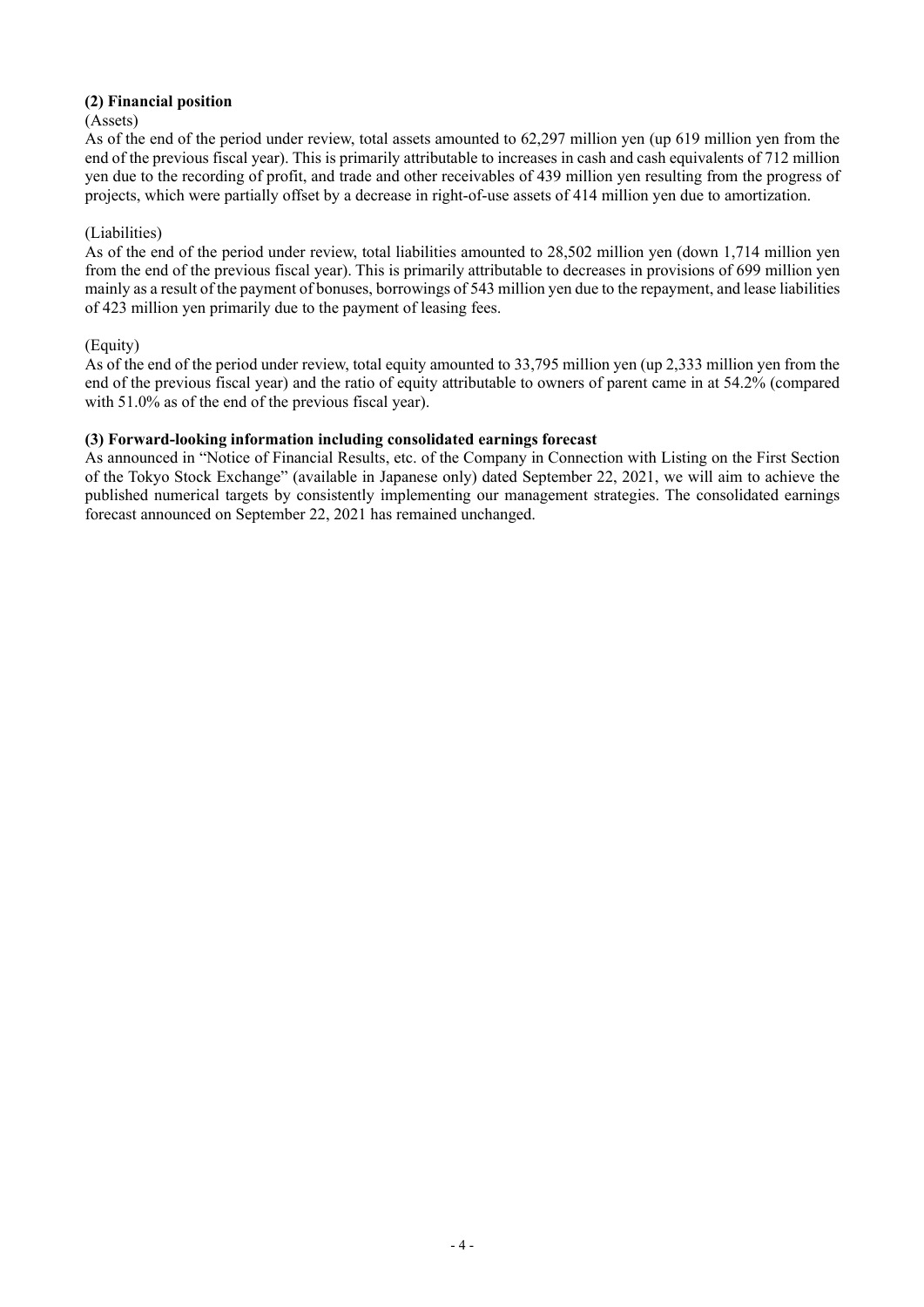# **2. Quarterly Condensed Consolidated Financial Statements and Major Notes**

## **(1) Quarterly condensed consolidated statements of financial position**

|                                               |                                                | (Millions of yen)                             |
|-----------------------------------------------|------------------------------------------------|-----------------------------------------------|
|                                               | Previous fiscal year<br>(As of March 31, 2021) | Current quarter<br>(As of September 30, 2021) |
| Assets                                        |                                                |                                               |
| Current assets                                |                                                |                                               |
| Cash and cash equivalents                     | 8,068                                          | 8,779                                         |
| Trade and other receivables                   | 6,297                                          | 6,735                                         |
| Inventories                                   | 7                                              | 3                                             |
| Other current assets                          | 550                                            | 815                                           |
| Total current assets                          | 14,921                                         | 16,333                                        |
| Non-current assets                            |                                                |                                               |
| Property, plant and equipment                 | 1,456                                          | 1,265                                         |
| Right-of-use assets                           | 3,269                                          | 2,856                                         |
| Goodwill                                      | 36,476                                         | 36,476                                        |
| Intangible assets                             | 1,726                                          | 1,441                                         |
| Other financial assets                        | 2,562                                          | 2,540                                         |
| Deferred tax assets                           | 993                                            | 1,034                                         |
| Other non-current assets                      | 274                                            | 353                                           |
| Total non-current assets                      | 46,756                                         | 45,964                                        |
| Total assets                                  | 61,678                                         | 62,297                                        |
| Liabilities and equity                        |                                                |                                               |
| Liabilities                                   |                                                |                                               |
| Current liabilities                           |                                                |                                               |
| Trade and other payables                      | 1,708                                          | 1,854                                         |
| Borrowings                                    | 1,140                                          | 1,140                                         |
| Lease liabilities                             | 1,193                                          | 1,250                                         |
| Other financial liabilities                   | 1                                              | 1                                             |
| Income taxes payable                          | 1,085                                          | 1,242                                         |
| Provisions                                    | 2,675                                          | 1,965                                         |
| Other current liabilities                     | 1,110                                          | 759                                           |
| Total current liabilities                     | 8,912                                          | 8,211                                         |
| Non-current liabilities                       |                                                |                                               |
| Borrowings                                    | 19,034                                         | 18,491                                        |
| Lease liabilities                             | 2,042                                          | 1,562                                         |
| Provisions                                    | 223                                            | 233                                           |
| Deferred tax liabilities                      | 4                                              | $\overline{4}$                                |
| Total non-current liabilities                 | 21,304                                         | 20,290                                        |
| <b>Total liabilities</b>                      | 30,216                                         | 28,502                                        |
| Equity                                        |                                                |                                               |
| Share capital                                 | 285                                            | 304                                           |
| Capital surplus                               | 25,833                                         | 25,852                                        |
| Retained earnings                             | 5,227                                          | 7,535                                         |
| Other components of equity                    | 112                                            | 104                                           |
| Total equity attributable to owners of parent | 31,457                                         | 33,795                                        |
| Non-controlling interests                     | 5                                              |                                               |
| Total equity                                  | 31,462                                         | 33,795                                        |
| Total liabilities and equity                  | 61,678                                         | 62,297                                        |
|                                               |                                                |                                               |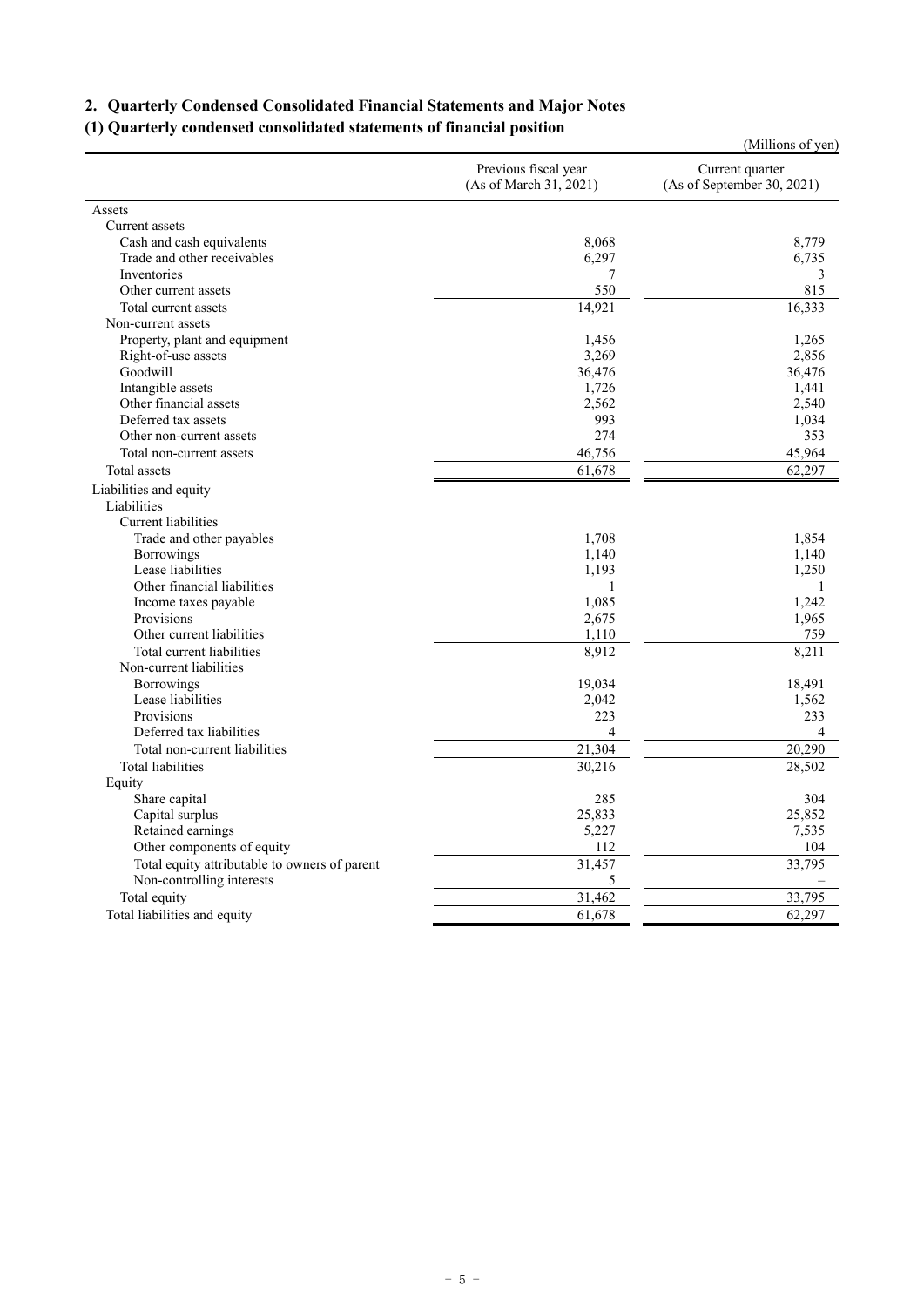## **(2) Quarterly condensed consolidated statements of profit or loss and quarterly condensed consolidated statements of comprehensive income**

Quarterly condensed consolidated statements of profit or loss

|                                              |                        | (Millions of yen)      |
|----------------------------------------------|------------------------|------------------------|
|                                              | Six months ended       | Six months ended       |
|                                              | September 30, 2020     | September 30, 2021     |
|                                              | (from April 1, 2020)   | (from April 1, 2021    |
|                                              | to September 30, 2020) | to September 30, 2021) |
| Revenue                                      | 13,659                 | 15,614                 |
| Cost of sales                                | (8, 426)               | (8,757)                |
| Gross profit                                 | 5,233                  | 6,858                  |
| Amortization of identifiable assets          | (223)                  | (223)                  |
| Selling, general and administrative expenses | (2,008)                | (2,629)                |
| Research and development expenses            | (598)                  | (550)                  |
| Other income                                 | 25                     | 107                    |
| Other expenses                               | (25)                   | (14)                   |
| Operating profit                             | 2,404                  | 3,549                  |
| Finance income                               | 6                      | 0                      |
| Finance costs                                | (98)                   | (92)                   |
| Profit before tax                            | 2,312                  | 3,458                  |
| Income tax expense                           | (803)                  | (1,149)                |
| Profit                                       | 1,510                  | 2,309                  |
| Profit attributable to:                      |                        |                        |
| Owners of parent                             | 1,514                  | 2,308                  |
| Non-controlling interests                    | (4)                    | $\Omega$               |
| Profit                                       | 1,510                  | 2,309                  |
| Earnings per share                           |                        |                        |
| Basic earnings per share (Yen)               | 31.35                  | 47.79                  |
| Diluted earnings per share (Yen)             | 27.36                  | 41.50                  |
|                                              |                        |                        |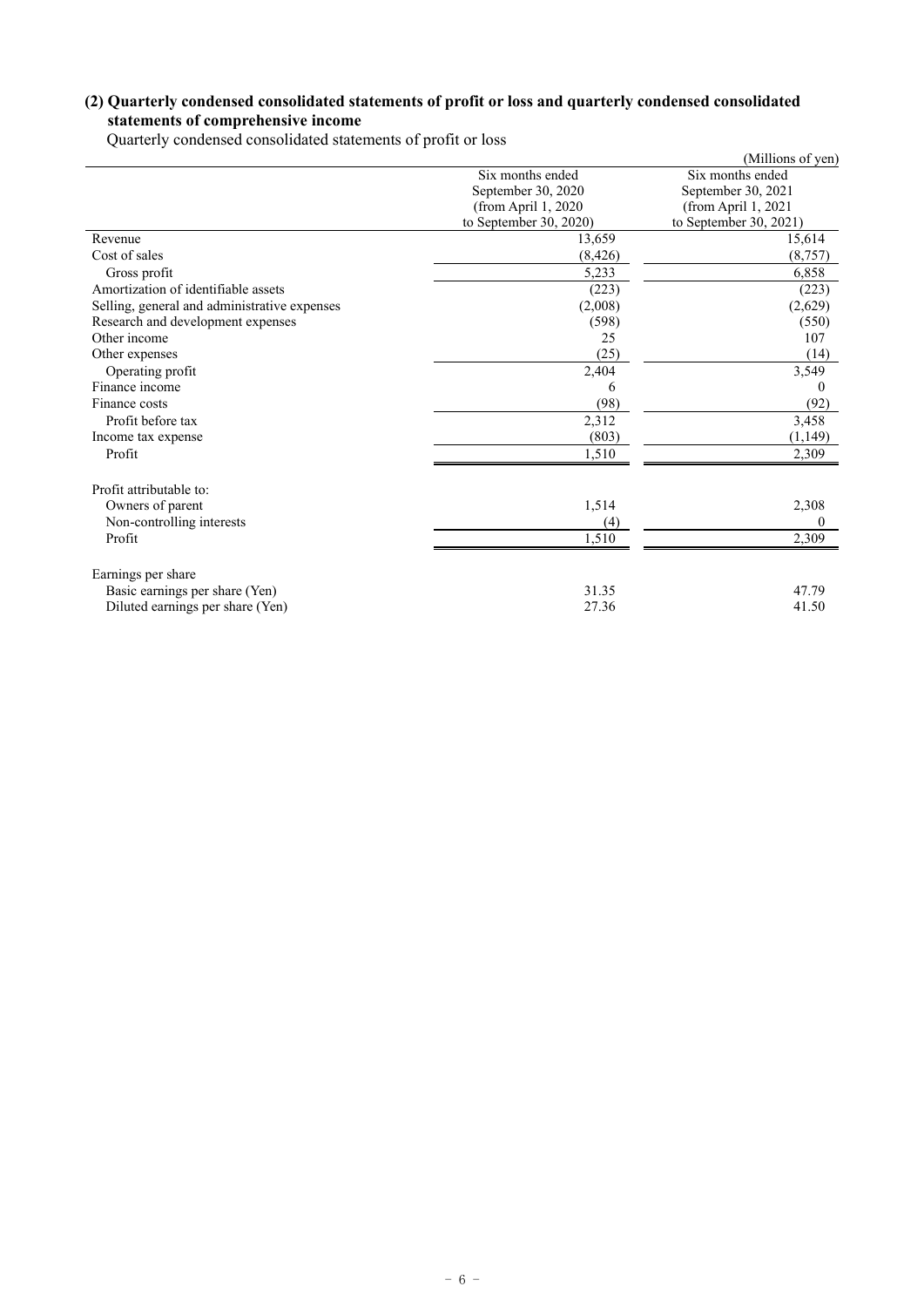Quarterly condensed consolidated statements of comprehensive income

|                                                                               |                        | (Millions of yen)      |
|-------------------------------------------------------------------------------|------------------------|------------------------|
|                                                                               | Six months ended       | Six months ended       |
|                                                                               | September 30, 2020     | September 30, 2021     |
|                                                                               | (from April 1, 2020)   | (from April 1, 2021    |
|                                                                               | to September 30, 2020) | to September 30, 2021) |
| Profit                                                                        | 1,510                  | 2,309                  |
| Other comprehensive income                                                    |                        |                        |
| Items that will not be reclassified to profit or loss                         |                        |                        |
| Financial assets measured at fair value through other<br>comprehensive income | 140                    | (39)                   |
| Total of items that will not be reclassified to profit or<br>loss             | 140                    | (39)                   |
| Items that may be reclassified to profit or loss                              |                        |                        |
| Exchange differences on translation of foreign<br>operations                  | (3)                    | (0)                    |
| Total of items that may be reclassified to profit or loss                     | (3)                    | (0)                    |
| Other comprehensive income, net of tax                                        | 138                    | (39)                   |
| Comprehensive income                                                          | 1,647                  | 2,269                  |
| Comprehensive income attributable to:                                         |                        |                        |
| Owners of parent                                                              | 1,651                  | 2,269                  |
| Non-controlling interests                                                     | (4)                    |                        |
| Comprehensive income                                                          | 1,647                  | 2,269                  |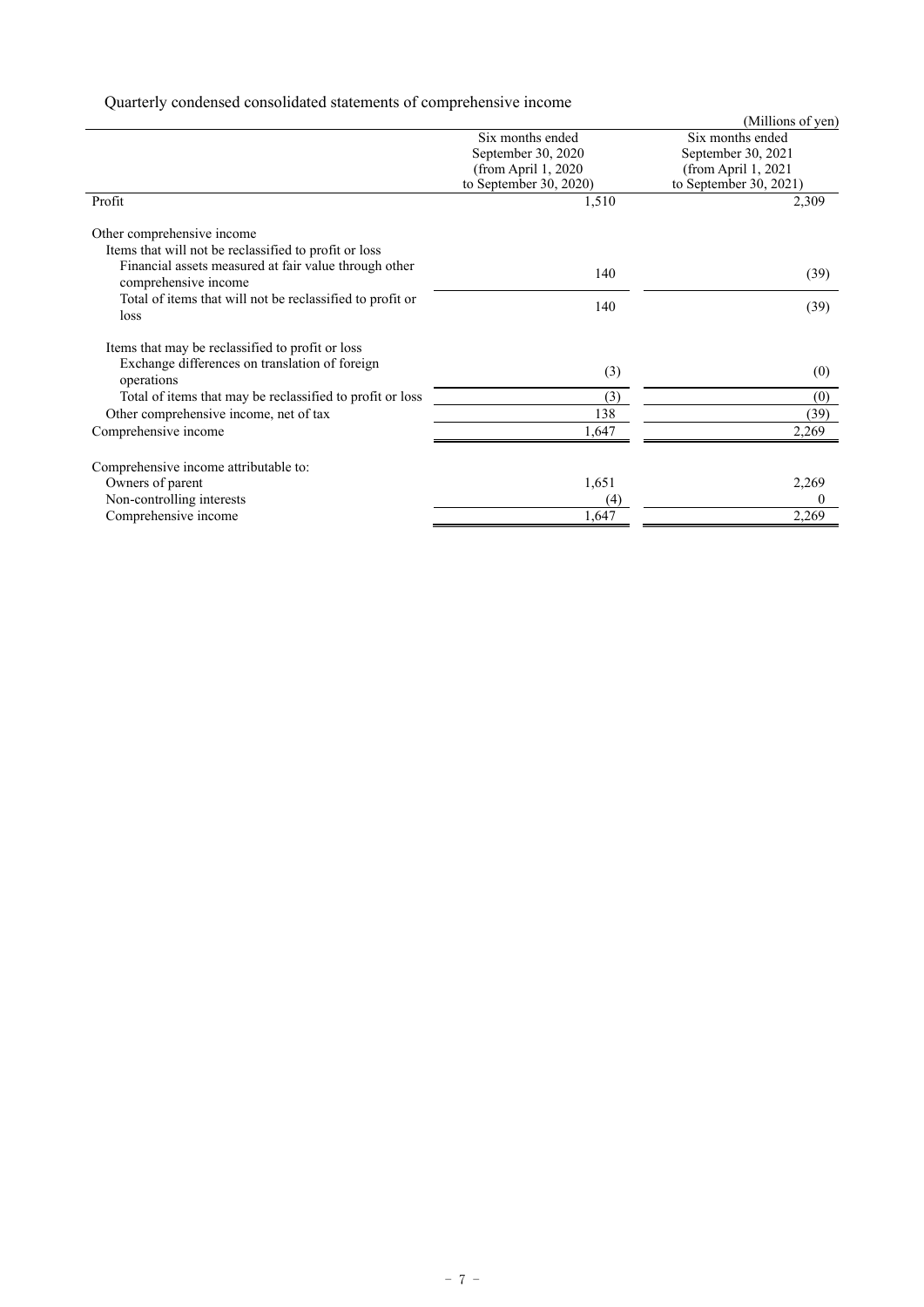# **(3) Quarterly condensed consolidated statements of changes in equity**

Six months ended September 30, 2020 (from April 1, 2020 to September 30, 2020)

|                                  |               |                                         |                   |                                |                                                                       | (Millions of yen)                                                                         |  |
|----------------------------------|---------------|-----------------------------------------|-------------------|--------------------------------|-----------------------------------------------------------------------|-------------------------------------------------------------------------------------------|--|
|                                  |               | Equity attributable to owners of parent |                   |                                |                                                                       |                                                                                           |  |
|                                  |               |                                         |                   | Other components of equity     |                                                                       |                                                                                           |  |
|                                  | Share capital | Capital surplus                         | Retained earnings | Share<br>acquisition<br>rights | Exchange<br>differences on<br>translation of<br>foreign<br>operations | Financial assets<br>measured at fair<br>value through<br>other<br>comprehensive<br>income |  |
| Balance at April 1, 2020         | 285           | 25,833                                  | 2,243             | 470                            | 8                                                                     | 425                                                                                       |  |
| Profit                           | -             |                                         | 1,514             |                                | -                                                                     |                                                                                           |  |
| Other comprehensive income       |               |                                         |                   |                                | (3)                                                                   | 140                                                                                       |  |
| Comprehensive income             | $\sim$        |                                         | 1,514             | -                              | (3)                                                                   | 140                                                                                       |  |
| Share-based payment transactions | -             |                                         |                   | 41                             | -                                                                     |                                                                                           |  |
| Total transactions with owners   | -             |                                         |                   | 41                             | -                                                                     |                                                                                           |  |
| Balance at September 30, 2020    | 285           | 25,833                                  | 3,757             | 511                            | 5                                                                     | 565                                                                                       |  |

|                                  | Equity attributable to owners of parent |        |                           |        |  |
|----------------------------------|-----------------------------------------|--------|---------------------------|--------|--|
|                                  | Other components of equity              | Total  | Non-controlling interests | Total  |  |
|                                  | Total                                   |        |                           |        |  |
| Balance at April 1, 2020         | 903                                     | 29,264 | 15                        | 29,279 |  |
| Profit                           |                                         | 1,514  | (4)                       | 1,510  |  |
| Other comprehensive income       | 138                                     | 138    | $\overline{\phantom{a}}$  | 138    |  |
| Comprehensive income             | 138                                     | 1,651  | (4)                       | 1,647  |  |
| Share-based payment transactions | 41                                      | 41     | -                         | 41     |  |
| Total transactions with owners   | 41                                      | 41     | $\overline{\phantom{a}}$  | 41     |  |
| Balance at September 30, 2020    | 1,082                                   | 30,956 |                           | 30,967 |  |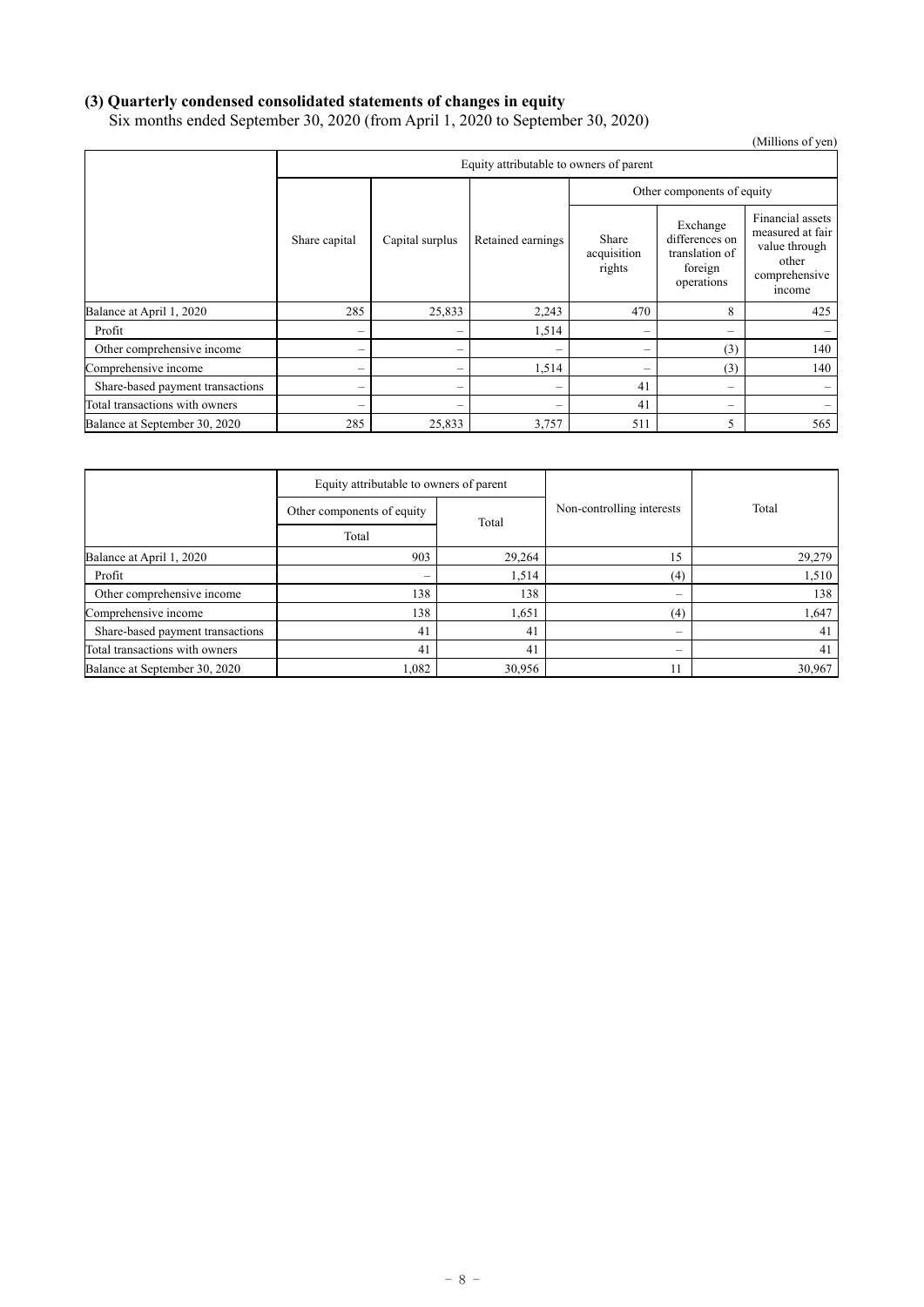# Six months ended September 30, 2021 (from April 1, 2021 to September 30, 2021)

| л.                                                                                 |               |                                         |                   |                                |                                                                           | (Millions of yen)                                                                         |  |
|------------------------------------------------------------------------------------|---------------|-----------------------------------------|-------------------|--------------------------------|---------------------------------------------------------------------------|-------------------------------------------------------------------------------------------|--|
|                                                                                    |               | Equity attributable to owners of parent |                   |                                |                                                                           |                                                                                           |  |
|                                                                                    |               |                                         |                   |                                | Other components of equity                                                |                                                                                           |  |
|                                                                                    | Share capital | Capital surplus                         | Retained earnings | Share<br>acquisition<br>rights | Exchange<br>differences on<br>translation of<br>foreign<br>operations     | Financial assets<br>measured at fair<br>value through<br>other<br>comprehensive<br>income |  |
| Balance, April 1, 2021                                                             | 285           | 25,833                                  | 5,227             | 560                            | 8                                                                         | (456)                                                                                     |  |
| Profit                                                                             |               |                                         | 2,308             | $\overline{\phantom{a}}$       | $\overline{\phantom{0}}$                                                  |                                                                                           |  |
| Other comprehensive income                                                         |               | $\overline{\phantom{0}}$                |                   | $\qquad \qquad -$              | (0)                                                                       | (39)                                                                                      |  |
| Comprehensive income                                                               |               |                                         | 2,308             | -                              | (0)                                                                       | (39)                                                                                      |  |
| Exercise of share acquisition rights                                               | 19            | 19                                      |                   | -                              | $\hspace{1.0cm} \rule{1.5cm}{0.15cm} \hspace{1.0cm} \rule{1.5cm}{0.15cm}$ |                                                                                           |  |
| Changes due to additional<br>acquisitions and sale of interests in<br>subsidiaries |               |                                         |                   | -                              | -                                                                         |                                                                                           |  |
| Share-based payment transactions                                                   |               |                                         |                   | 31                             |                                                                           |                                                                                           |  |
| Total transactions with owners                                                     | 19            | 19                                      |                   | 31                             | $\hspace{1.0cm} \rule{1.5cm}{0.15cm}$                                     |                                                                                           |  |
| Balance, September 30, 2021                                                        | 304           | 25,852                                  | 7,535             | 591                            | 8                                                                         | (495)                                                                                     |  |

|                                                                                    | Equity attributable to owners of parent |        |                           |        |  |
|------------------------------------------------------------------------------------|-----------------------------------------|--------|---------------------------|--------|--|
|                                                                                    | Other components of equity              |        | Non-controlling interests | Total  |  |
|                                                                                    | Total                                   | Total  |                           |        |  |
| Balance at April 1, 2021                                                           | 112                                     | 31,457 | 5                         | 31,462 |  |
| Profit                                                                             | $\overline{\phantom{a}}$                | 2,308  | $\Omega$                  | 2,309  |  |
| Other comprehensive income                                                         | (39)                                    | (39)   | -                         | (39)   |  |
| Comprehensive income                                                               | (39)                                    | 2,269  | $\mathbf{0}$              | 2,269  |  |
| Exercise of share acquisition rights                                               |                                         | 38     |                           | 38     |  |
| Changes due to additional<br>acquisitions and sale of interests in<br>subsidiaries | -                                       | -      | (5)                       | (5)    |  |
| Share-based payment transactions                                                   | 31                                      | 31     |                           | 31     |  |
| Total transactions with owners                                                     | 31                                      | 69     | (5)                       | 64     |  |
| Balance, September 30, 2021                                                        | 104                                     | 33,795 | -                         | 33,795 |  |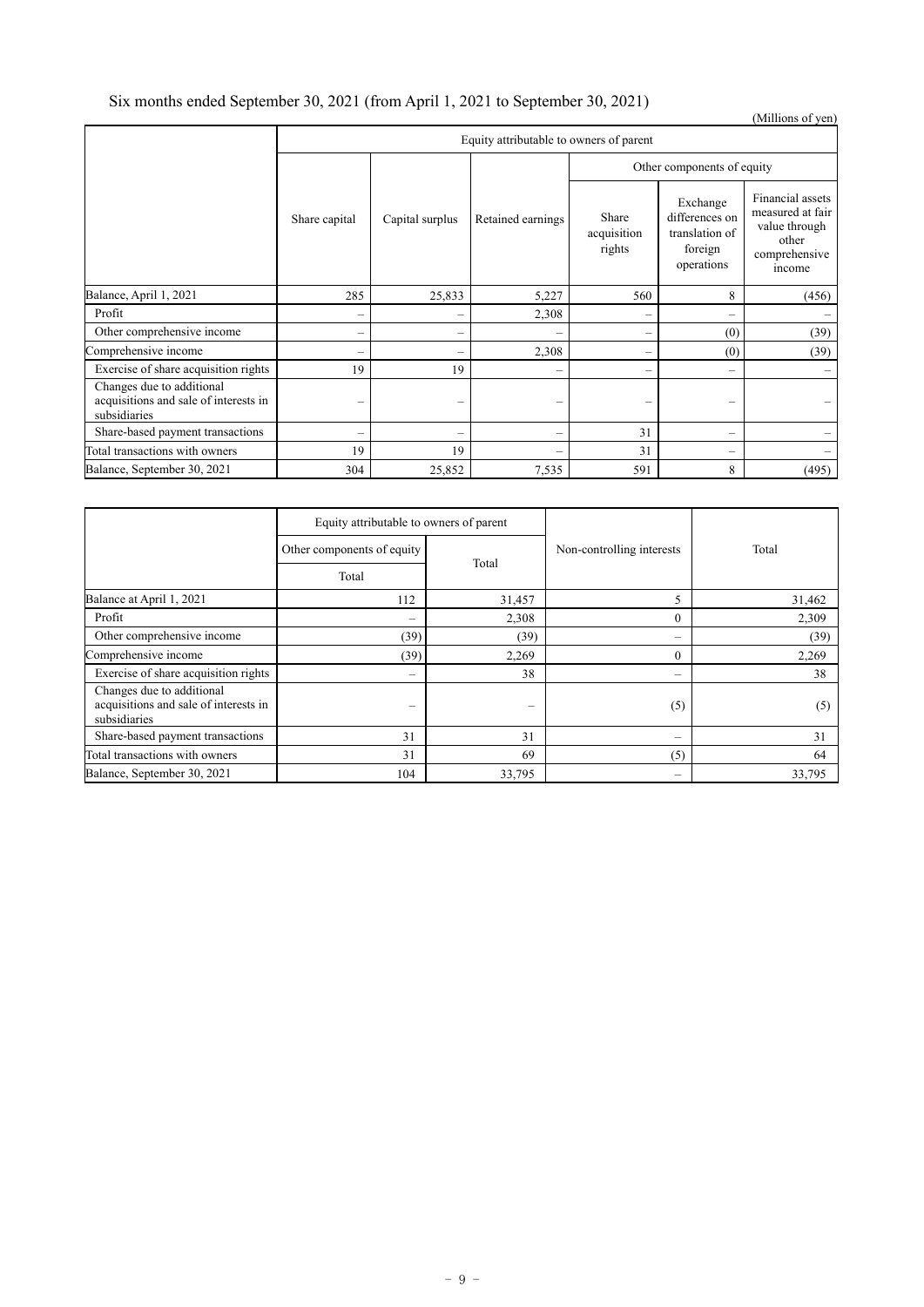# **(4) Quarterly condensed consolidated statements of cash flows**

|                                                              |                         | (Millions of yen)      |
|--------------------------------------------------------------|-------------------------|------------------------|
|                                                              | Six months ended        | Six months ended       |
|                                                              | September 30, 2020      | September 30, 2021     |
|                                                              | (from April 1, 2020     | (from April 1, 2021    |
|                                                              | to September $30, 2020$ | to September 30, 2021) |
| Cash flows from operating activities                         |                         |                        |
| Profit before tax                                            | 2,312                   | 3,458                  |
| Depreciation and amortization                                | 282                     | 271                    |
| Amortization of identifiable assets                          | 223                     | 223                    |
| Amortization of right-of-use assets                          | 596                     | 597                    |
| Finance income                                               | (6)                     | (0)                    |
| Finance costs                                                | 98                      | 92                     |
| Decrease (increase) in trade and other receivables           | (593)                   | (439)                  |
| Decrease (increase) in inventories                           | (174)                   | 4                      |
| Increase (decrease) in trade and other payables              | (144)                   | 146                    |
| Increase (decrease) in provisions                            | (859)                   | (709)                  |
| Increase (decrease) in other current liabilities             | 72                      | (351)                  |
| Other                                                        | 24                      | (234)                  |
| Subtotal                                                     | 1,831                   | 3,057                  |
| Interest and dividends received                              | 5                       | $\theta$               |
| Interest paid                                                | (68)                    | (62)                   |
| Income taxes paid                                            | (1, 118)                | (1,091)                |
| Net cash provided by (used in) operating activities          | 650                     | 1,904                  |
| Cash flows from investing activities                         |                         |                        |
| Purchase of property, plant and equipment                    | (58)                    | (10)                   |
| Purchase of intangible assets                                | (0)                     | (1)                    |
| Payments of leasehold and guarantee deposits                 |                         | (36)                   |
| Net cash provided by (used in) investing activities          | (59)                    | (48)                   |
| Cash flows from financing activities                         |                         |                        |
| Repayments of long-term borrowings                           | (570)                   | (570)                  |
| Repayments of lease liabilities                              | (613)                   | (614)                  |
| Proceeds from exercise of share acquisition rights           |                         | 38                     |
| Net cash provided by (used in) financing activities          | (1, 183)                | (1, 146)               |
| Net increase (decrease) in cash and cash equivalents         | (592)                   | 711                    |
| Cash and cash equivalents at beginning of period             | 5,393                   | 8,068                  |
| Effect of exchange rate changes on cash and cash equivalents | (3)                     |                        |
| Cash and cash equivalents at end of period                   | 4,799                   | 8,779                  |
|                                                              |                         |                        |